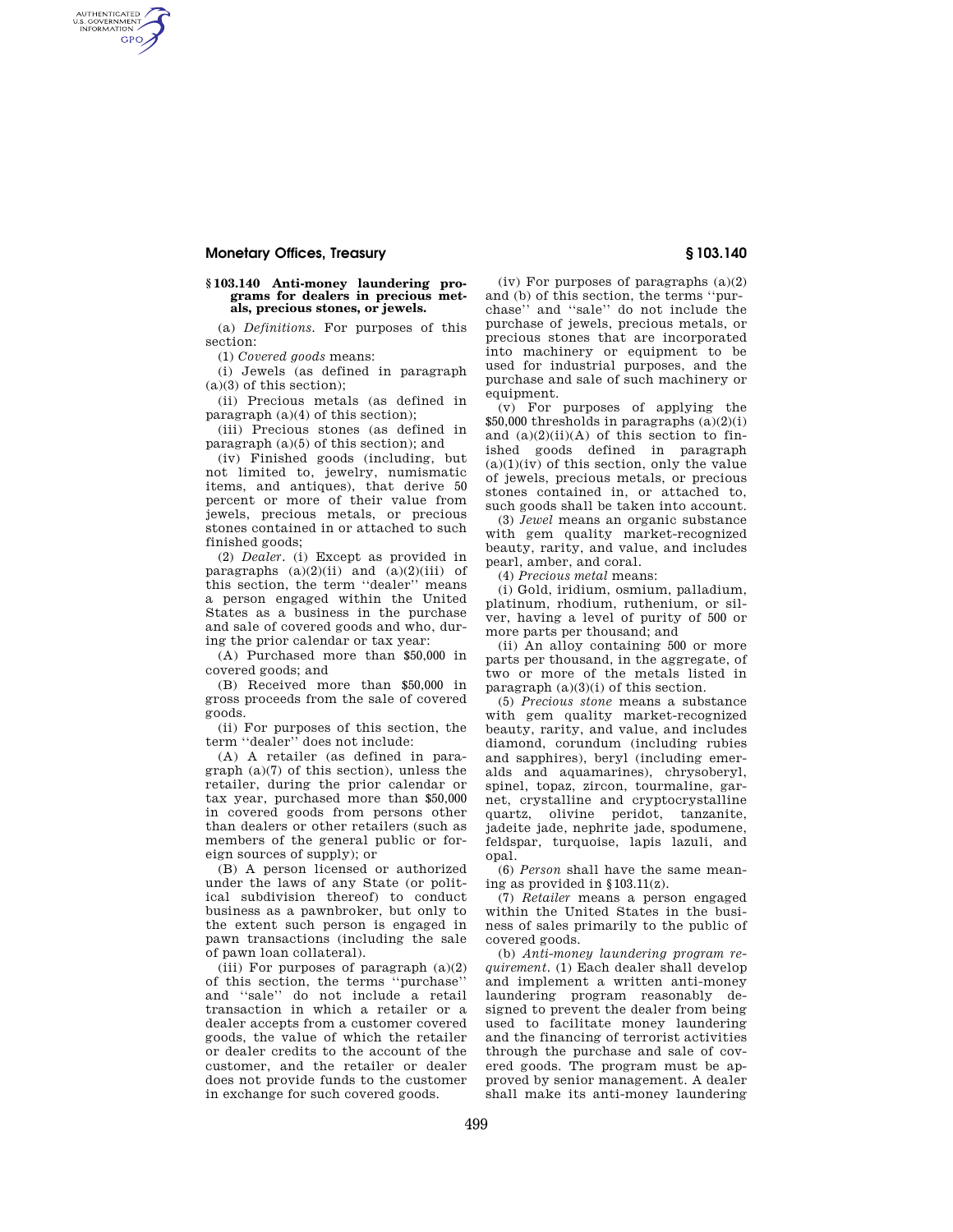program available to the Department of Treasury through FinCEN or its designee upon request.

(2) To the extent that a retailer's purchases from persons other than dealers and other retailers exceeds the \$50,000 threshold contained in paragraph  $(a)(2)(ii)(A)$ , the anti-money laundering compliance program required of the retailer under this paragraph need only address such purchases.

(c) *Minimum requirements.* At a minimum, the anti-money laundering program shall:

(1) Incorporate policies, procedures, and internal controls based upon the dealer's assessment of the money laundering and terrorist financing risks associated with its line(s) of business. Policies, procedures, and internal controls developed and implemented by a dealer under this section shall include provisions for complying with the applicable requirements of the Bank Secrecy Act (31 U.S.C. 5311 *et seq.*), and this part.

(i) For purposes of making the risk assessment required by paragraph (c)(1) of this section, a dealer shall take into account all relevant factors including, but not limited to:

(A) The type(s) of products the dealer buys and sells, as well as the nature of the dealer's customers, suppliers, distribution channels, and geographic locations;

(B) The extent to which the dealer engages in transactions other than with established customers or sources of supply, or other dealers subject to this rule; and

(C) Whether the dealer engages in transactions for which payment or account reconciliation is routed to or from accounts located in jurisdictions that have been identified by the Department of State as a sponsor of international terrorism under 22 U.S.C. 2371; designated as non-cooperative with international anti-money laundering principles or procedures by an intergovernmental group or organization of which the United States is a member and with which designation the United States representative or organization concurs; or designated by the Secretary of the Treasury pursuant to 31 U.S.C. 5318A as warranting special

**§ 103.140 31 CFR Ch. I (7–1–10 Edition)** 

measures due to money laundering concerns.

(ii) A dealer's program shall incorporate policies, procedures, and internal controls to assist the dealer in identifying transactions that may involve use of the dealer to facilitate money laundering or terrorist financing, including provisions for making reasonable inquiries to determine whether a transaction involves money laundering or terrorist financing, and for refusing to consummate, withdrawing from, or terminating such transactions. Factors that may indicate a transaction is designed to involve use of the dealer to facilitate money laundering or terrorist financing include, but are not limited to:

(A) Unusual payment methods, such as the use of large amounts of cash, multiple or sequentially numbered money orders, traveler's checks, or cashier's checks, or payment from third parties;

(B) Unwillingness by a customer or supplier to provide complete or accurate contact information, financial references, or business affiliations;

(C) Attempts by a customer or supplier to maintain an unusual degree of secrecy with respect to the transaction, such as a request that normal business records not be kept;

(D) Purchases or sales that are unusual for the particular customer or supplier, or type of customer or supplier; and

(E) Purchases or sales that are not in conformity with standard industry practice.

(2) Designate a compliance officer who will be responsible for ensuring that:

(i) The anti-money laundering program is implemented effectively;

(ii) The anti-money laundering program is updated as necessary to reflect changes in the risk assessment, requirements of this part, and further guidance issued by the Department of the Treasury; and<br>(iii) Appropriate

(iii) Appropriate personnel are trained in accordance with paragraph (c)(3) of this section.

(3) Provide for on-going education and training of appropriate persons concerning their responsibilities under the program.